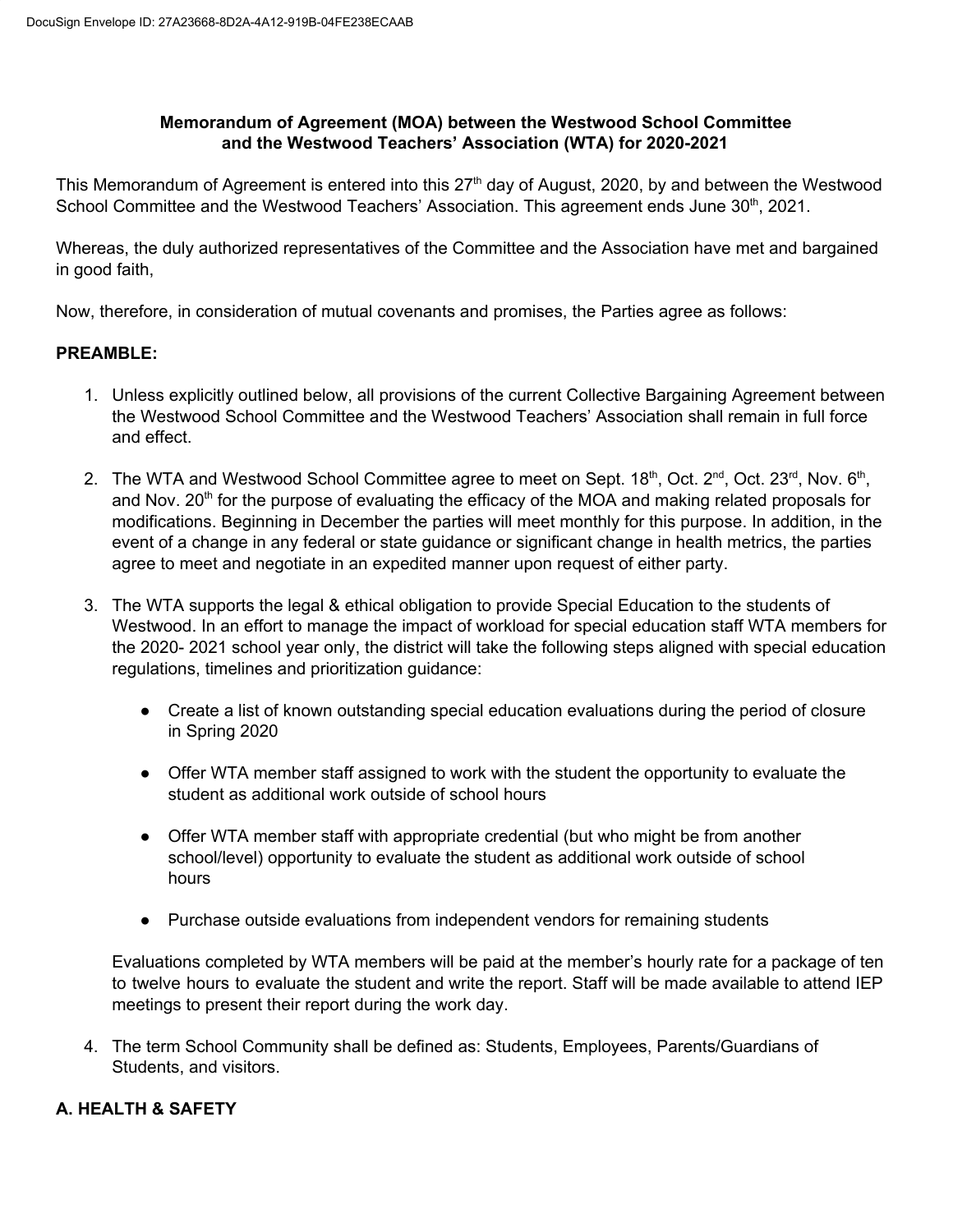*The Westwood Teachers' Association top priority is the health and safety of all. To* ensure a culture of safety:

- 1. The district protocols will align with CDC, the Mass Department of Health, and DESE recommendations to ensure the greatest possible safety. Before classes start, the district will provide training to ensure all staff members follow the Westwood health and safety protocols. The district agrees to the 6 foot distancing guidelines in creating working/learning spaces. It is understood that members working with various student populations may need to be in closer contact with particular students.
- 2. The District will acknowledge and allow to the extent possible, a remote teaching assignment as a Reasonable Accommodation according to the ADA for members with medically documented health conditions that prohibit them from being in the building. This will include members who reside with medically documented compromised individuals.
- 3. All members of the School Community must adhere to the School Committee's policy regarding masks and face coverings.
- 4. Mask/Bathroom Breaks for Members: At the elementary level, mask/bathroom breaks will happen for members during the 15 or 30 minute specialist blocks. Principals should schedule these specialist blocks keeping in mind individual classroom schedules, and avoiding a classroom teacher working for extended periods without a break.
- 5. The District's *Covid Health and Safety Team's* responsibilities include making sure that the health and safety protocols (Fall 2020 Comprehensive Reopening Plan and the District Policy Handbook for  $2020-2021$ ) are being implemented. Classrooms that have not met the guidelines as a safe area shall not be used. In addition to the regular after school cleaning, staff restrooms will also be cleaned midday in all buildings.
- 6. The COVID-19 Monitoring and Response Team in collaboration with building leadership will be responsible for monitoring the implementation of health and safety protocols. If there is a health and safety concern, the member(s) will submit the appropriate form, which will automatically notify the COVID-19 team, the appropriate building administrator, and the WTA President to document the concern. If the member is not able to remedy the concern themselves, the building administrator will take appropriate action to address the situation in consultation with the COVID-19 team. If the member is concerned that the issue has not been effectively addressed in a reasonable amount of time or represents a pattern, the member or their WTA representative should contact the Superintendent's office.
- 7. All rooms shall be equipped with a maintenance cleaning log that will contain the time, date and person who cleaned the room. Cleaning protocols will be followed as outlined in the Operations Manual for the 2020-2021 school year.
- 8. The district will maintain a log that lists each WPS working space. The log will describe in detail the HVAC equipment and/or mechanical items that are found in said space related to maintaining a healthy environment.
- 9. The head of the *Covid Health and Safety Team* (RN) will provide the WTA President with all relevant reports and updates provided to the administration (excluding any identifying or confidential medical information).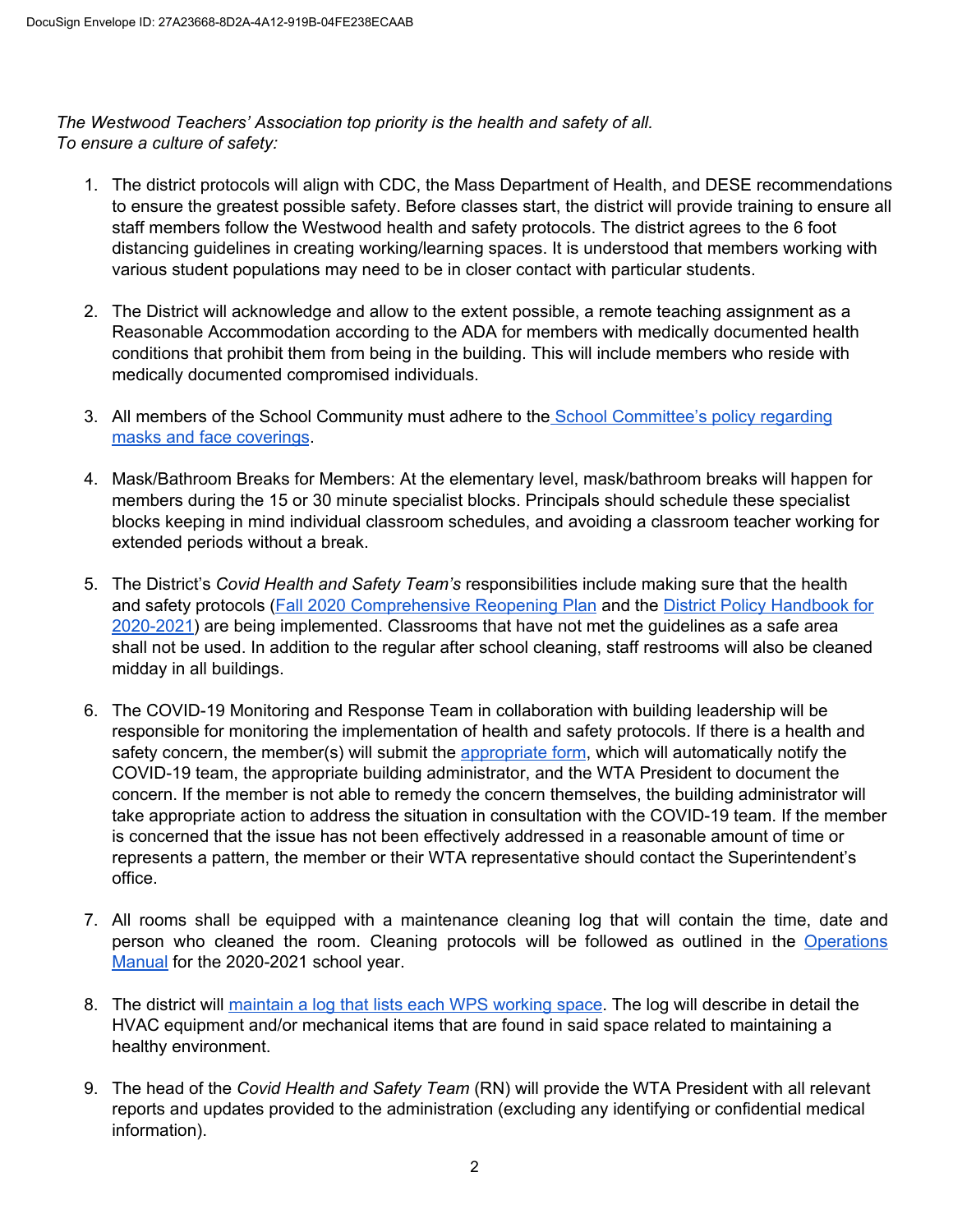- 10. All meetings: parent/teacher conferences, IEP meetings, etc. (building & district wide) will happen virtually. The exception to this item is that SPED Directors will be available to host IEP meetings when the parent or guardian requests an in-person meeting.
- 11. Curriculum Nights will be held virtually this year. The type of online session will be consistent by grade level and department.
- 12. Each building will have a permanent building substitute who will be deployed to cover classes. If the number of member absences exceeds the building substitute's capacity, then the District will use elementary specialists and secondary teachers to cover absences. The WTA finds this extremely problematic. The district is committed to seeking out other means for additional absences. Members will not be required to teach additional courses to cover teaching gaps created by a member who leaves the district or is out for an extended absence.
- 13. All members will have an appropriate socially distanced space for lunch.
- 14. Each school will ensure a distancing plan for students with clear protocols for school arrival and dismissal, moving safely between classes, and taking outdoor mask breaks.
- 15. Whenever possible, all optional mask and snack breaks for students will take place outside the building.
- 16. Members, especially those who work with our substantially compromised students, will be provided KN95 masks and all the PPE necessary to have close contact with students. The items available for staff members can be found in the DESE guide, referenced in the District Policy Handbook for 2020-2021.
- 17. The District Policy Handbook for 2020-2021 will outline in detail the appropriate protocol for all School Community Members who have traveled to high risk areas.
- 18. The District will request that its HVAC consultant provide a detailed written summary of the WPS's adherence to DESE's ventilation and HVAC system's guidance. The detailed written summary will be provided to the WTA.

*In* addition to ensuring a safe environment, the following items will support our members in these very *<i>Xncertain times.* 

# **B. SICK DAYS & LEAVES**

- 1. Any members asked to self-isolate by the Westwood Public Schools or the Westwood Public Health Department due to a COVID-19 incident will receive their regular paychecks, and NOT be charged sick days from their personal sick day account. Members who are not sick may teach remotely during this period.
- 2. All members will receive an additional 5 days of sick time each semester for the 2020-2021 year. These days will NOT roll over beyond the 2020-2021 school year. First semester days will not roll into the second semester.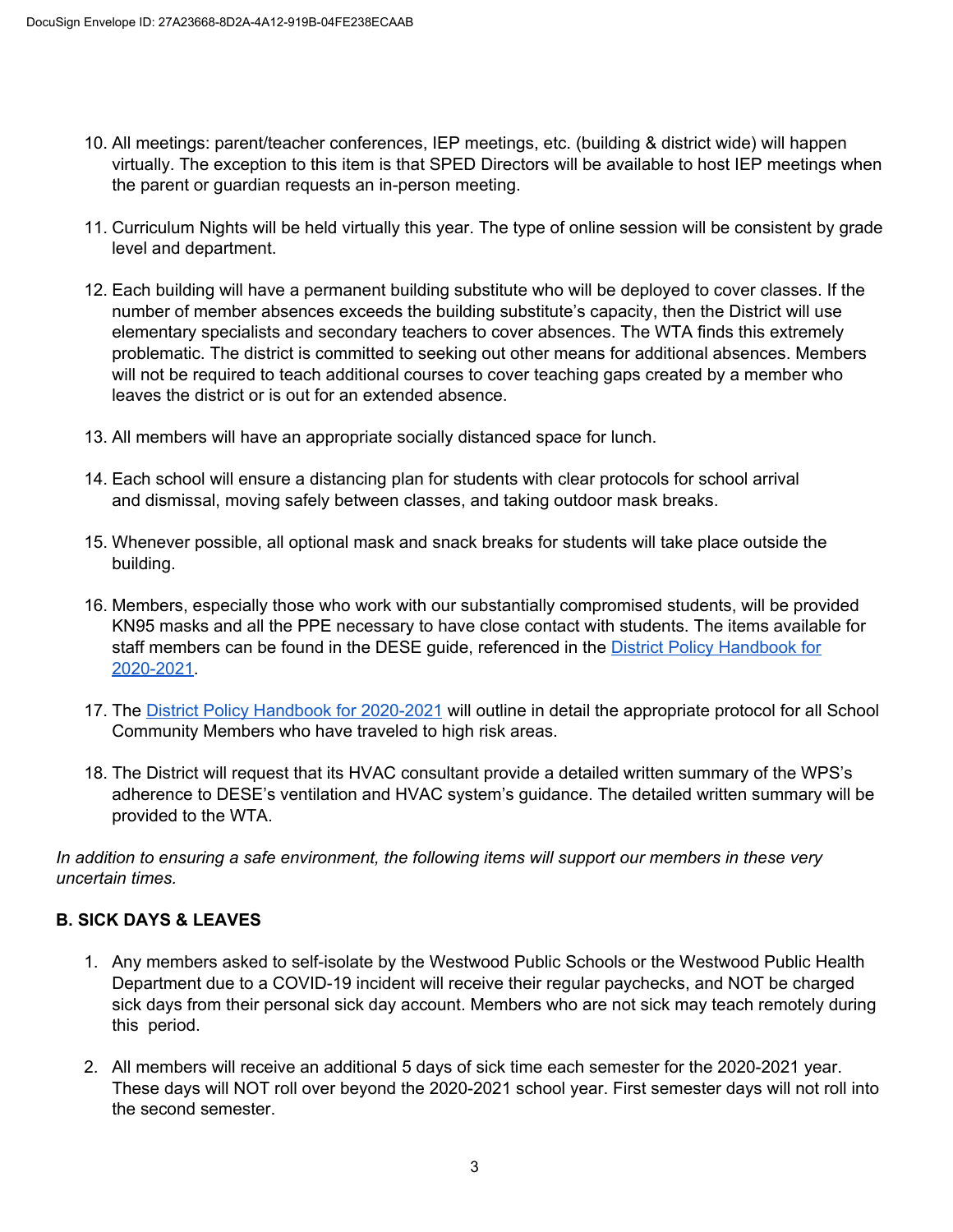- 3. Article XIX Leaves of Absence, Section 3 subsection a, iv. Parental Leaves of Absence (page 50) will be suspended for the duration of the MOA.
- 4. Leaves of absence will be available for Professional Status members and non-PTS members.
- 5. The District Leadership Team commits to asking the Westwood Healthcare Review Committee to use the Health Mitigation fund to help defray the cost of health insurance for members who had to take an unpaid leave for 2020-2021 due to medical concerns.

#### **C. EVALUATION & PROFESSIONAL DEVELOPMENT**

The pandemic has created an unprecedented time for schools. We understand that members and evaluators do not have direct experience teaching remotely, or in a hybrid situation. Therefore, we see evaluation for the 2020-2021 year as an opportunity for in-depth discussions and reflections on learning. We welcome administrators into our "classrooms," with the understanding that these classrooms will not look like classrooms before the pandemic.

- 1. Following a classroom visit, evaluators will contact the member within 48 hours to discuss and reflect on the learning. The district will provide ongoing technical support, and opportunities for colleagues to engage in successful learning practices/strategies.
- 2. There are unique circumstances of the 2020-2021 school year as it relates to a member's evaluation. If an evaluator is concerned about a member's performance this year, and thinks the member will not make the June proficient benchmarks, the member must be notified on or before February 1st, 2021. The goal of the district will be to provide all the necessary training and support to ensure all members make the proficient rating.
- 3. The WPS acknowledges that for the purpose of the evaluation system, observational data is collected directly by evaluators. If parents/guardians contact administrators with a serious complaint about a member, the procedure outlined in Article XXIII, 5 will be followed.
- 4. Members who were on an Improvement Plan prior to March, 2020 will remain on the Improvement Plan for 2020-2021. Members and evaluators are encouraged to discuss growth opportunities related to the goals outlined in the Improvement Plan. Members may be able to demonstrate growth to satisfy the requirements of the Improvement Plan during the 2020-2021 school year. If a member does not satisfy the requirements of their improvement plan during the 2020-2021 school year, they will start the 2021-2022 school year on the same improvement plan. Failure to satisfy an improvement plan will not be grounds for termination during the 2020-2021 School Year.
- 5. All staff meetings and PD sessions will take place on Wednesdays. Staff meetings will be held on the first Wednesday of the month. They will begin after synchronous learning time concludes and teachers have the opportunity to have a 30 minute lunch break. Staff meetings will run for no more than 1 hour. Professional development and collaboration sessions will be held on one or two remaining Wednesdays each month. The time for PD sessions will be 1:00-3:00 for PreK, K-5, and Thurston, and 1:35-2:55 for High School.
- 6. Professional development for the 2020-2021 school year will be focused on supporting teaching and learning during the pandemic, with a significant emphasis on equity and culturally responsive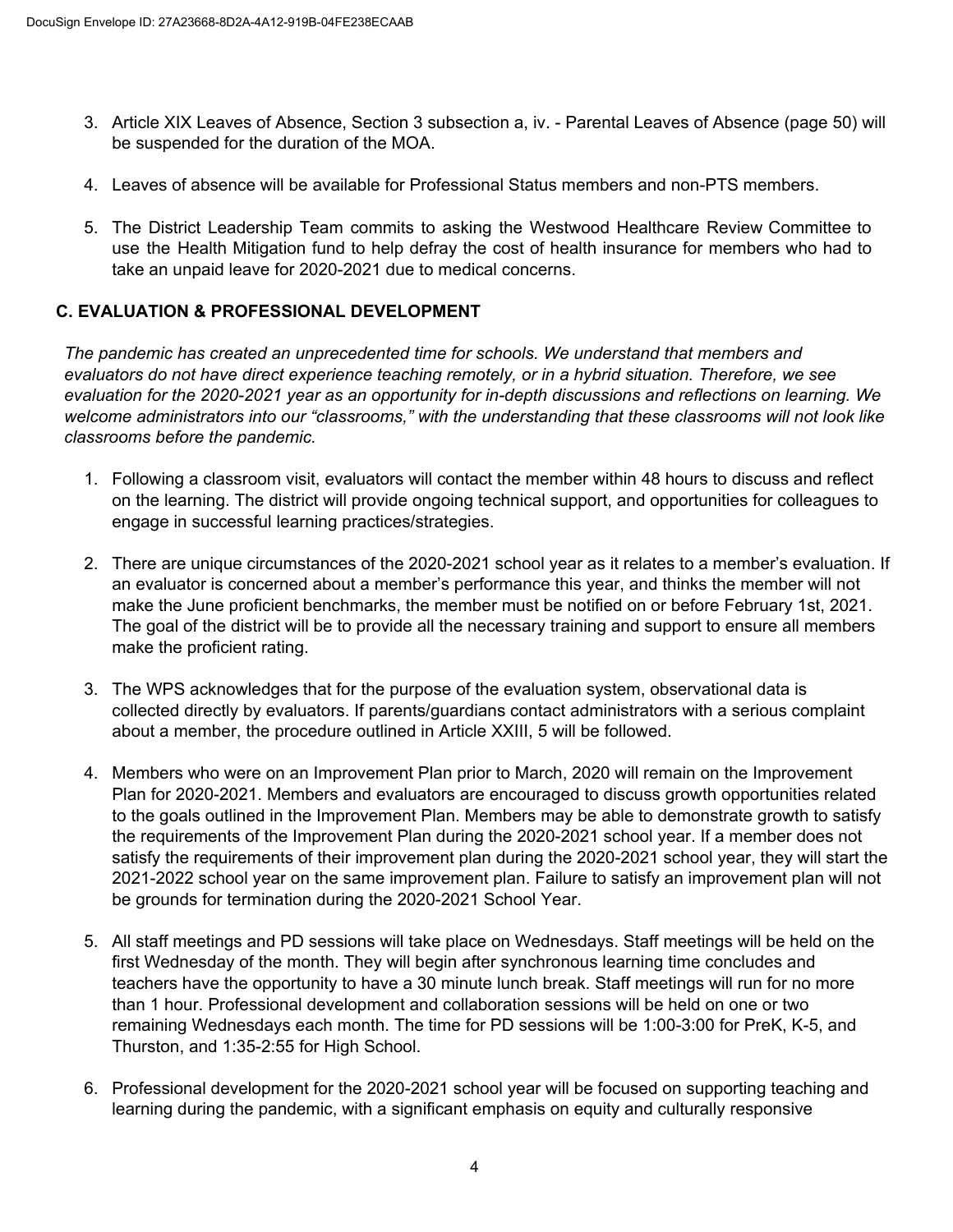practices. Whenever possible, professional development will be differentiated and provide educators with opportunities for choice.

- 7. With the reduction in the number of available PD courses, members will be able to fulfill the lane change requirements using online courses, subject to the contractual approval process. Article III sec 3a (page 9) will be waived for the duration of the MOA (The requirement that nine (9) credits come from Westwood PD courses.)
- 8. Professional/Licensure responsibilities: The District shall take all steps within its power, including requesting waivers, to extend timelines for advancing or renewing current licenses based on barriers to educators' ability to earn PDPs, take or pass MTELs, and meet other coursework or program requirements. This language shall be construed as the parties' intent to keep current employees licensed and employed with the District.

#### **D. FULL REMOTE LEARNING**

- 1. All members will have a 45-minute unassigned, uninterrupted, prep time every day, as well as a 30 minute unassigned, uninterrupted, lunch. This includes ALL SPED personnel.
- 2. There will be no recording, photographing or screenshotting of any online teaching. The district will create a policy guide for families with clear expectations in this regard. Families will be required to sign and return the policy guidelines BEFORE school begins. Any violations of this policy shall be followed by a phone call from the building principal to remind the family of the school's expectations.
- 3. In consultation with their supervisor, members will have the option to work from home or from a work space in the WPS, with the exception of members who work with high needs students who may need to be served in-person. The work space may or may not be in the member's school building as the district may choose to close certain buildings while in the fully remote model.
- 4. In the fully remote model, members will adhere to the daily schedule articulated in the district's Fall Reopening Plan.

# **E. HYBRID LEARNING**

- 1. All members will have a 45-minute unassigned, uninterrupted, prep time every day, as well as a 30 minute unassigned, uninterrupted, lunch. This includes ALL SPED personnel.
- 2. The District is asking elementary members (not classroom teachers) to cover elementary lunches. The WTA finds this extremely problematic. However, elementary specialists may be utilized to provide lunch coverage.
- 3. There will be no recording, photographing or screenshotting of any online teaching. The district will create a policy guide for families with clear expectations in this regard. Families will be required to sign and return the policy guidelines BEFORE school begins. Any violations of this policy shall be followed by a phone call from the building principal to remind the family of the school's expectations.
- 4. In the hybrid model, teachers are strongly encouraged to include the at-home students as much as possible in synchronous instruction, using a variety of strategies to do so. District PD will be heavily focused on appropriate ways to include students who are accessing remotely.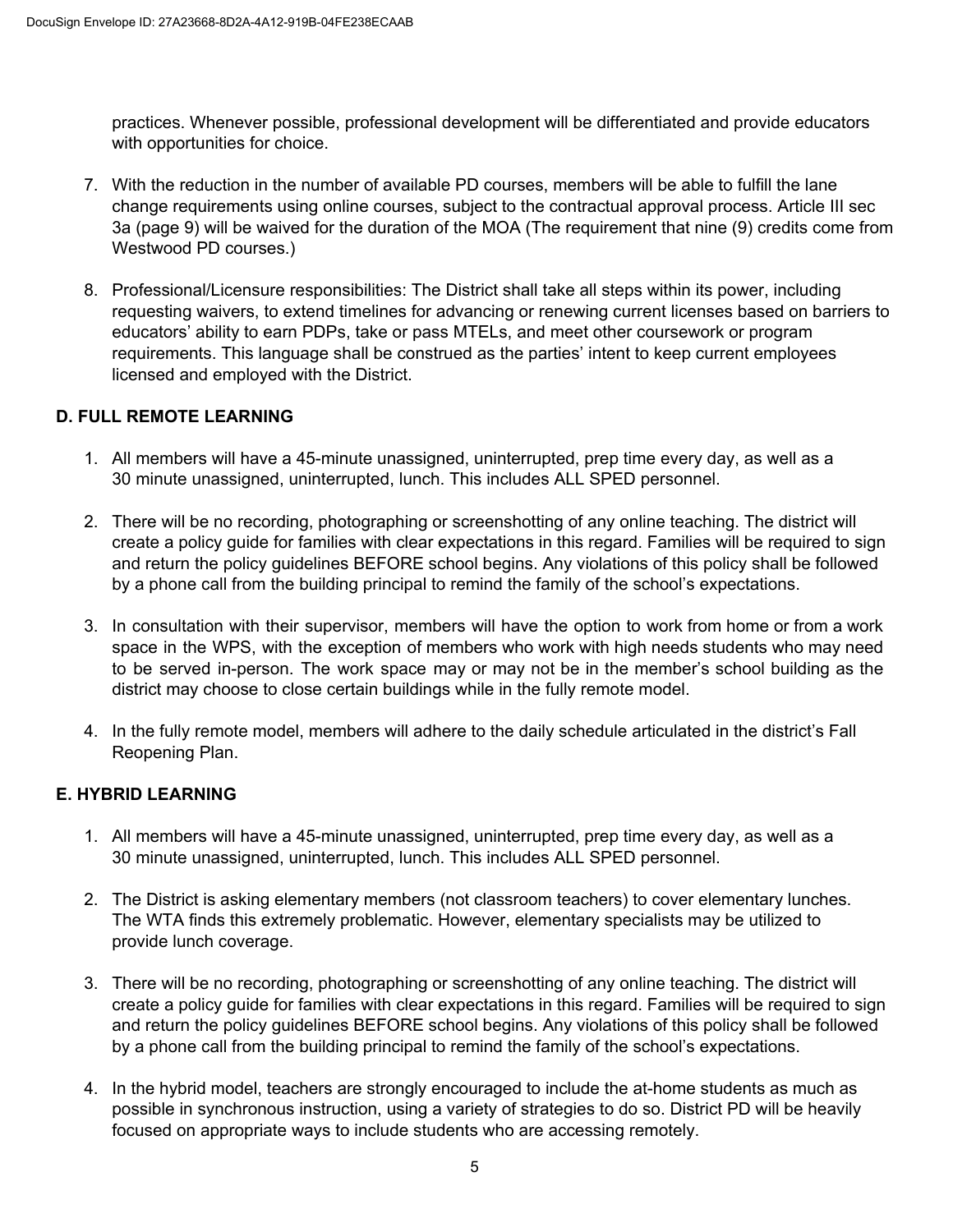- 5. On in-person days following the dismissal of students, members will be available in all buildings for 30 minutes. After the 30 minutes, all members may choose to leave the facility and continue their prep time at home.
- 6. In the hybrid model, members (with the exception of the 5 day preschool) will work from home on remote Wednesdays. Members will adhere to the daily schedule articulated in the District's Fall Reopening Plan.

## **F. SCOPE & MISCELLANEOUS**

- 1. As the school year for students has been reduced to a minimum of 170 days, there remain in the work calendar 14 additional days for members. Eight of those days will be used before school begins for PD and other important items to prepare for the opening of school. Three of the remaining days will be used for embedded PD between October 1 and May 28 of the 2020-2021 school year. The November Election Day has already been chosen as one of the remote embedded PD days. One day will be used at the close of school to pack up classrooms for summer cleaning. Two days will be considered "worked" in recognition of the countless hours members have put in before August 31 to prepare for the  $2020-2021$  school year.
- 2. Members will be able to wear protective clothing, including face coverings.
- 3. For members who have been reassigned, these agreements are in effect only for the 2020-2021 school year. Adequate professional support (ie: PD, training, mentor) will be given for members who are reassigned to ensure success for all.
- 4. The Administration agrees to return members reassigned during the 2020-2021 school year to their 2019-2020 position, barring financial constraints, enrollment issues, or other unforeseen circumstances.

*See* attached page for Phase-in Model for the opening of school 2020-2021.

*The* Parties agree that signatures by electronic signature are acceptable originals.

Signed by the duly authorized bargaining representative on the dates set forth below:

DocuSianed by:

*z*/2/2020 *(avoi (covered systems)* 9/2/2020

DocuSianed by: arol Trwis

 $9/2/2020$ 

 $\overline{\text{Pauli}}$  Grenham, President  $\overline{\text{Cari}}$   $\overline{\text{Cari}}$  Lewis, Chair Westwood Teachers' Association Mestwood School Committee